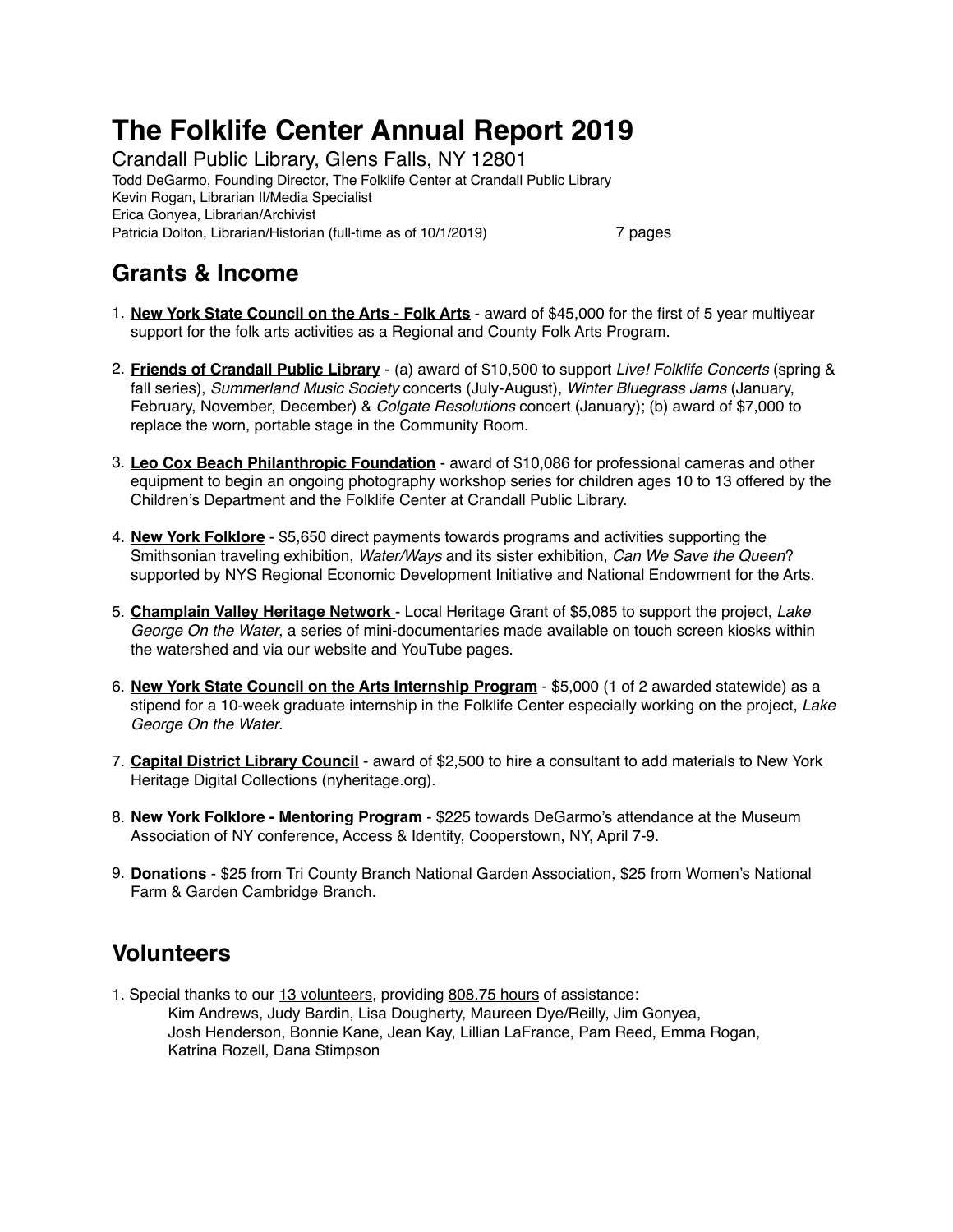# **Archives & Special Collections**

1. **Reading Room** (Monday-Friday 10-12, 1-4; & Tuesday 5-8): 2,271 patrons using 5,000 items.

#### 2. **Collection Management**

- **a.** Folk Art Collection item level descriptions added to FileMaker Pro database & NYHeritage.org.
- **b.** Folk Music Libraries ongoing digitization of albums for patron access at iTunes stations.
- **c.** Concerts, storytelling, etc videotaped, edited, stored, and uploaded to YouTube.
- **d.** Crandall Public Library Archives additions, indexing.
- **e.** Csaplar Silver Bay Collection ongoing item-level inventory into FileMaker Pro database.
- **f.** Manuscript & Other Collections inventories, descriptions, databases, transcriptions.
- **g.** Vertical Files (Glens Falls/Queensbury, Regional, Biographical) filing/preservation copying/lists.
- **h.** Fine Arts and Prints inventories; additions to NYHeritage.org.

#### 3. **New Collections**

- a. Holden Reference Book Collection 582 new titles on Polaris catalog; 146 call #s revised.
- b. Special Titles & Other Publications
	- i. *Book of Everyone* (poetry limited edition) by Richard Carella
	- ii. 18 vinyl records donated by Maureen Dye
	- iii. 4 art books donated by Charles & Janet Flinchbaugh
	- iv. 62 books, 3 vinyl records donated by Erica Gonyea
	- v. Queensbury Yearbook by Doug Rumpf
	- vi. *The Crown*, St Mary's Yearbooks
	- vii. 9 books from Schuylerville Library
	- viii.Genealogical publications
	- ix. Various titles of Adirondack magazines
	- x. Hardy Boys series, 2 South Glens Falls and other Yearbooks from Friends of CPL
	- xi. *Cretan Music* by Maria Hnaraki donated by Eric Ball
	- xii. *Collaborative* (magazine)
- c. Manuscript Collections
	- i. Sawyer Family Papers, 7 cubic feet, donated by Suzanne & James Appleyard
	- ii. Bullard Family Papers, 8 cubic feet donated by Lynn O. Wilson
	- iii. Golf League Collection donated by Ray Smith
	- iv. Misc Glens Falls materials donated by Doug Hart
	- v. Misc local radio photographs, objects, and ephemera donated by Maury Thompson
	- vi. Panoramic photograph by Sauter of Italian American Citizens Alliance 1920, donated by Scott Chapman
	- vii. Panoramic photograph of Glens Falls High School 1996 by Friends of CPL
	- viii.Photograph of the Champlain Canal donated by Herb & Shay Teese
	- ix. Bromley files and photos donated by Charles Flinchbaugh
	- x. Artist Betty LaDuke additions of book, DVDs.
	- xi. Zonta Club additions of 4 cubic feet
	- xii. Glens Falls Hospital Guild additions
	- xiii.Friends of Crandall Public Library additions
	- xiv.Children's Committee of Warren County additions
	- xv. Jane McCrea Chapter of the DAR additions
	- xvi.Charles Evans Hughes Collection additions by Maury Thompson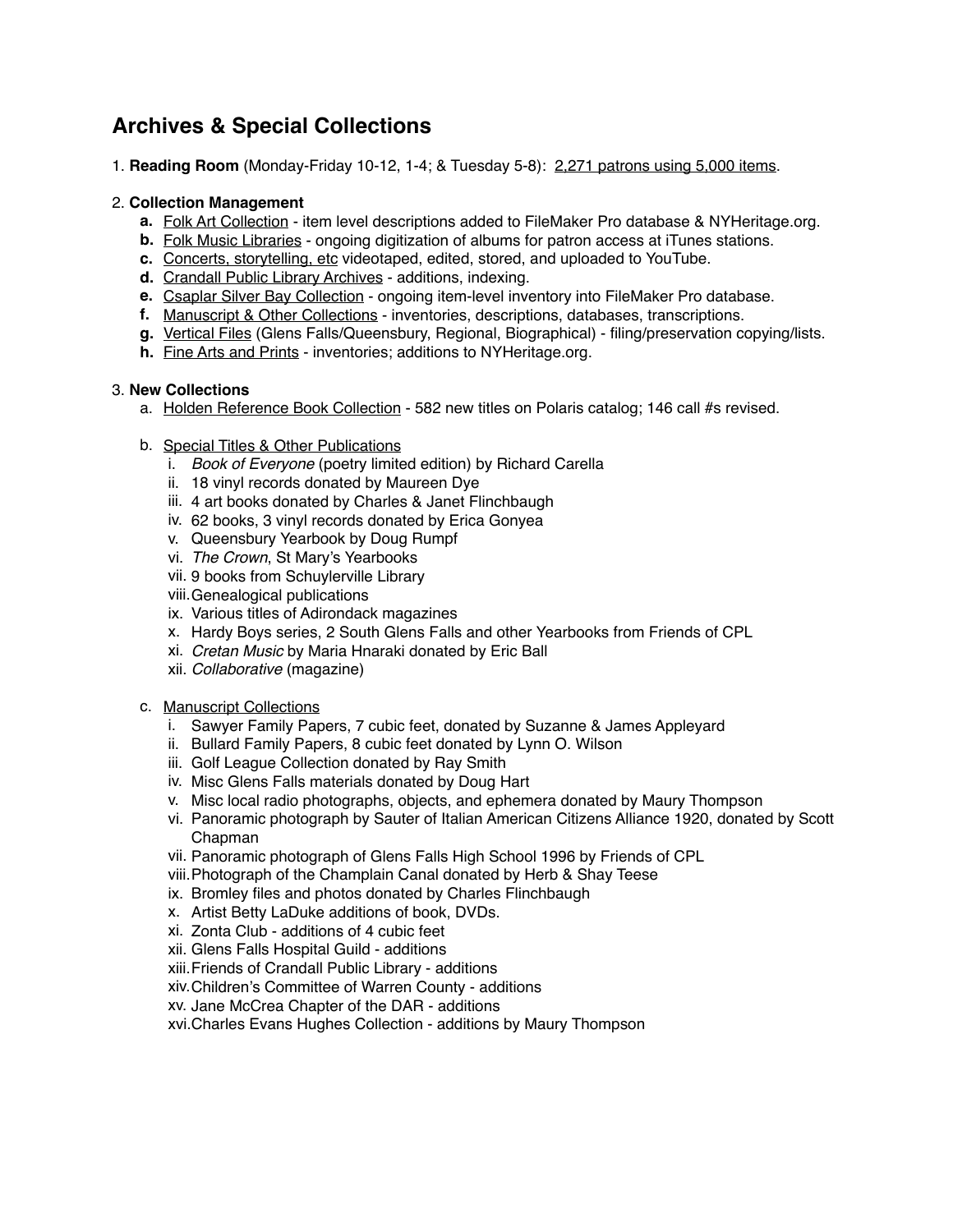- d. Folk Art Collections
	- i. "Bejeweled Torso I love you" sculpture of found objects by Patti Hess (purchased)
	- ii. Ukrainian cloth doll (& stages of manufacture) by Iryna Voloshyna
	- iii. Dolls and doll making items donated by Erica Gonyea
	- iv. Zimbabwe story cloth (Brewing Beer) donated by Dana Stimpson
	- v. Zimbabwe textiles and crafts donated by Erica Gonyea
	- vi. Textiles from Peru donated by Erica Gonyea
- e. Art & Objects Collections
	- i. 14 Windfield Design banks donated by Kathy Snyder Ganz
	- ii. 3 Windfield Design banks donated by Erica Gonyea
	- iii. 4 pottery mugs with scenes of Greenwich, NY donated by Patricia Dolton
	- iv. Sunnyside Dairy milk bottle donated by Erica Gonyea

# **Folklife Gallery**

- 1. **Social Justice Revisited: Remembering, Reliving, Resisting** traveling exhibition featuring 5 decades of artwork by Oregon artist Betty LaDuke that raises questions about personal and political relationships concerning how we live, what we have done, and what we need to do individually and collectively for peace and global survival, on display December 13 to April 30, 2019.
- 2. **Old Homesteads & Good Residence** an original exhibition by the Folklife Center featuring the nineteenth century photographs and history of the Northern Survey Company of Albany, NY with images loaned from repositories and private collectors, Folklife Gallery A, May 15 to November 15.
- 3. **2018 Audubon Photography Awards Show** touring exhibition co-hosted by the Southern Adirondack Audubon Society, Folklife Gallery B, June 26 to August 31, with reception June 26, 6-8 pm.
- 4. **Under the Pen: Pages from Christopher Baldwin's Graphic Novel,** *Glens Falls* this exhibition of original artwork features a tour of the Folklife Center as one of the city's artistic and historical resources depicted in the graphic novel; Folklife Gallery B, September 3 to November 15.
- 5. **Shutter Squad** Fall 2019 photography show of the new photography workshop series for kids (see below), Folklife Gallery B, November 20, 2019 to February 24, 2020
- 6. **Can We Save the Queen?** this original exhibition features underwater views of algal blooms in Lake George curated by photographer Kathy Bozony and produced by the Folklife Center, as a sister exhibition supporting the traveling Smithsonian exhibition, Water/Ways, hosted by the Chapman Museum; Folklife Gallery A, November 23, 2019 to January 5, 2020.
- 7. **Lake George** various materials from our Special Collections celebrating all things Lake George in the 5 cases of Folklife Gallery C, January to November.
- 8. **Holiday Displays** In December, Library departments curated displays in the 5 cases of Folklife Gallery C.
- 9. **Exhibition mannequins** donation by the Racing Museum, Saratoga Springs.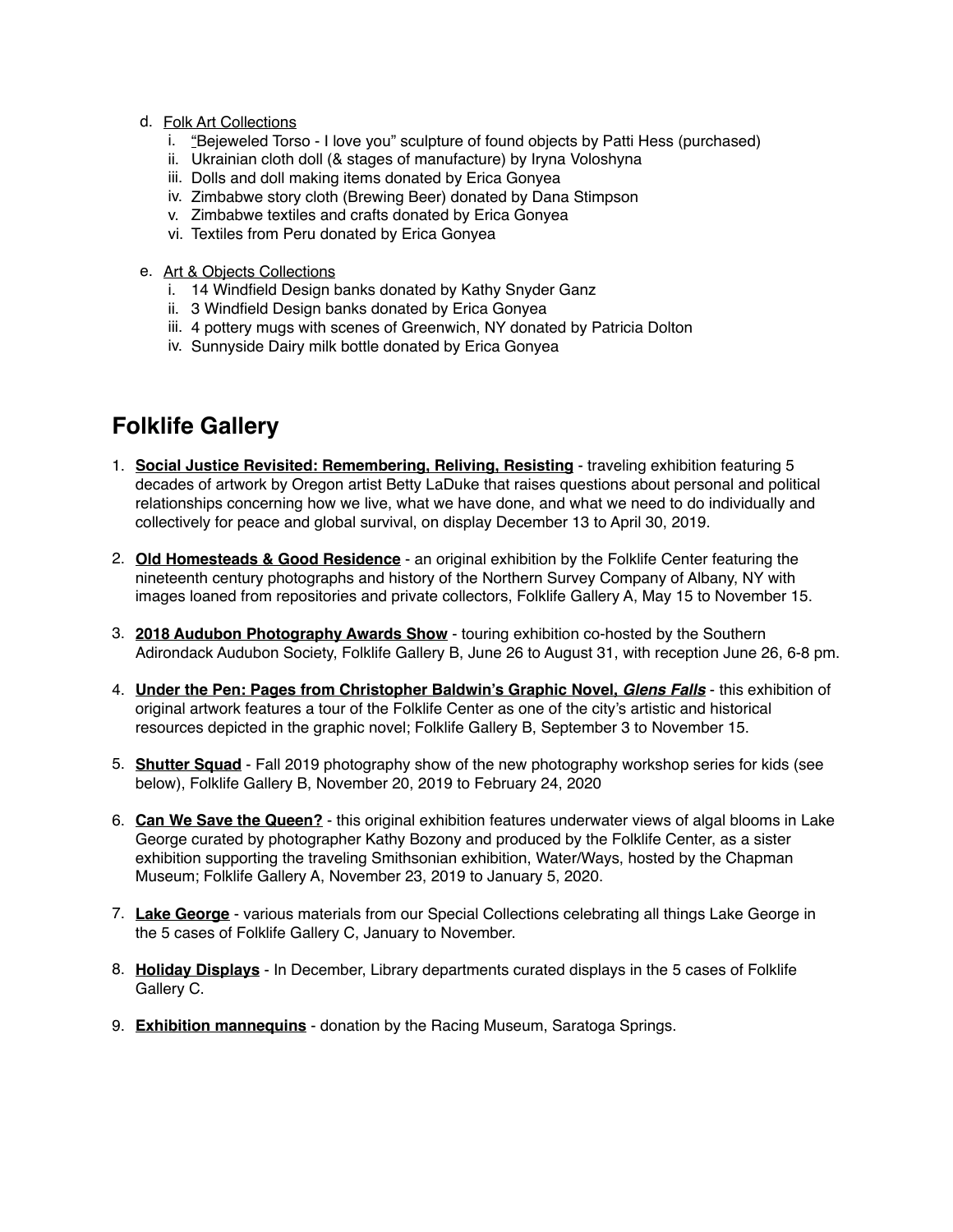### **Cultural Programs - (music, storytelling, workshops, presentations)**

#### 1. **YouTube: The Folklife Center at Crandall Public Library**

- a. As of 12/31/2019: 424 subscribers, 442 videos, 188,533 views.
- b. (As of 12/31/2018: 250 subscribers, 348 videos, 113,107 views).
- c. Our own original content organized into the following playlists  $(H \cup B)$  or  $H$  of videos in each):
	- i. Live! Folklife Concerts (221)
		- ii. Do Tell: Learning to Perform Personal Stories (58)
		- iii. Colgate Resolutions (36)
		- iv. Battenkill Inspired (30)
		- v. Lake George On the Water (22)
		- vi. Portraits: Documentary Shorts (18)
		- vii. Summerland Music Society (18)
		- viii.Live! Storytelling (16)
	- ix. Around the Library (11)
	- x. Folklife Gallery Exhibitions (6)
	- xi. Folklife After Hours (3)
	- xii. Special Collections & Archives (2)
	- xiii.Empire City Stories (1)
- d. Also features subscription to 14 organizations with folklife interest
- 2. **Colgate Resolutions Live!** third annual visit by this co-ed a cappella group on their Northeast January tour, January 17, 6 pm, funded in part by the Friends of Crandall Public Library, with the entire free concert recorded live and added to our YouTube page; 155 attendees.
- 3. **Winter Bluegrass Jam** a musical series for pickers and listeners alike, hosted by Alan Epstein, sponsored by the Folklife Center on the 2nd Thursdays of the winter months (January, February, November, December) 6:30 to 8:30 pm:
	- a. January 10 23 musicians + 55 listeners
	- b. February 14 22 musicians + 76 listeners
	- c. November 8 20 musicians + 40 listeners
	- d. December 13 27 musicians + 60 listeners.
- 4. **Family History One-to-One** drop-in, personalized help with volunteer, professional genealogist Lisa Dougherty 3rd Wednesday of the month (January to December) 10 am-noon, 41 individual consultations; also Celebrate DNA Day, April 17, 1-4 pm, 10 individual consultations.
- 5. **Live! Folklife Concert Series** our continuing series of free, Thursday evening performances, 7 to 8:30 pm, with a total of 12 live concerts in the Spring, and 6 concerts in the Fall, funded in part from the Friends of Crandall Public Library (who also distribute our publicity bookmarks at their book sales) and the New York State Council on the Arts-Folk Arts Program, with the entire concert recorded live with 3 cameras, edited and archived, with songs added to our YouTube page:
	- a. March 7 Ives Lambert Trio- 180+ attendees.
	- b. March 14 Drank the Gold- 180+ attendees.
	- c. March 21 Daymark- 125 attendees.
	- d. March 28 Molsky's Mountain Drifters- 180+ attendees.
	- e. April 4 Haley Reardon 100 attendees.
	- f. April 11 Cold Chocolate 110 attendees.
	- g. April 18 The Mammal- 175 attendees.
	- h. April 25 The Rough & Tumble- 160 attendees.
	- i. May 2 Appleseeds, the words of Pete Seeger by Dan Berggren et. al. 155 attendees.
	- j. May 9 Ustad Shafaat Khan 120 attendees.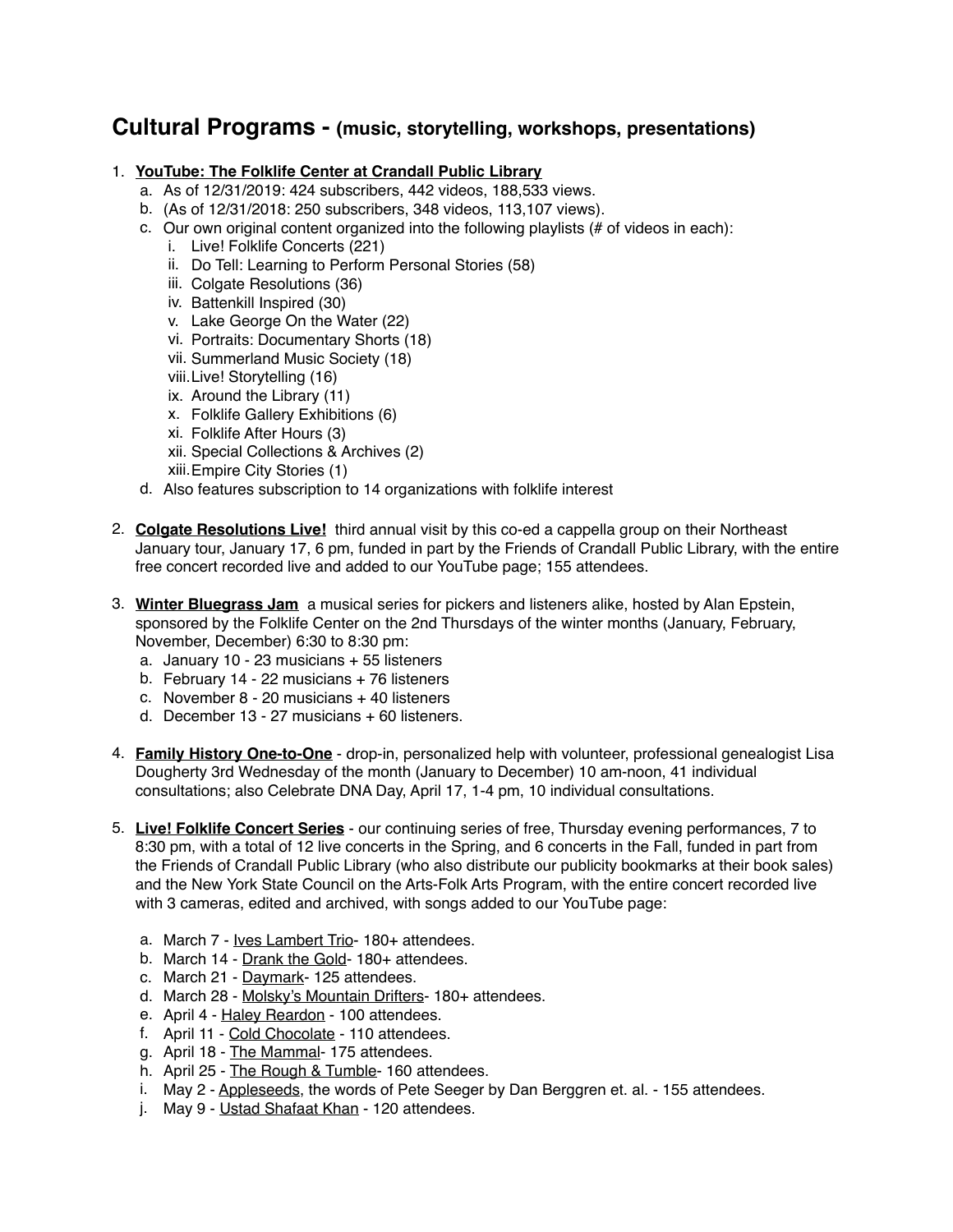- k. May 16 April Verch 130 attendees.
- l. May 17 Daly & Thoma with Stevig & Harrist- 120 attendees
- m. September 12 Charm City Junction 150 attendees.
- n. September 19 -Sver 120 attendees.
- o. September 26 Schroon River String Band 155 attendees.
- p. September 27 Brillhart & Smith 110 attendees.
- q. October 11 Sarah McQuaid 80 attendees.
- r. October 26 Haley Richardson & Quinn Bachand 140 attendees.
- 6. **Charles Evans Hughes Birthday Party** talk and film premiere, April 10, 7 pm, 63 attendees.
- 7. **How to Use Ancestry.com** by Erica Gonyea for Delta Kappa Gamma, April 17, 9 attendees.
- 8. **Care & Preservation of Audiovisual Materials** workshop by the Documentary Heritage & Preservation Services to NY in cooperation with the Folklife Center, May 29, 30 attendees.
- 9. **NYSCA Folklore Graduate Internship** Iryna Volshyna joined the Folklife staff for 10 weeks this summer (June 3 to August 9) funded by one of 2 NYSCA Folklore Graduate Internship grants awarded statewide. Originally from Ukraine, Iryna received her M.A. in Folklore this past May from the University of North Carolina at Chapel Hill. She worked on a large variety of projects introducing her to our work, including *Lake George On the Water* video series, *Folklife After Hours* video of her singing Ukrainian folk music; *Portrait* videos of (a) her making a Ukrainian folk doll and (b) documenting Country music and dance in Corinth, NY; Ukrainian folk doll workshop for the Children's Department; an article for *Voices: Journal of New York Folklore* on her documenting county music and dance in Corinth and her experience as an intern for the Folklife Center.
- 10.**Lake George On the Water** is a series of original mini-documentaries telling the stories of people, places, and traditions of the Lake George watershed, released to the Folklife Center's website, YouTube channel, portable iPad kiosks. The series also added local material to the Smithsonian's Water/Ways exhibition hosted by the Chapman Museum (see above). There are currently 22 videos in all, each approximately 2 minutes in length, directed by consulting filmmaker Hannah DeGarmo and produced by the Folklife Center with help from staff, volunteers, and interns, and funded in part by the New York State Council on the Arts – Folk Arts Program, Champlain Valley National Heritage Partnership – Local Heritage Grant, New York Folklore, and the Alfred Z. Solomon Charitable Trust. As of 1/3/2020, after a month on YouTube, 22 videos had a total of 3,718 views.
- 11. **Summertime Music Society** celebrated its 10th season as an indoor chamber music series presented free to the public at 7 pm (doors open 6:30), curated by Summerland Music Society's Carol Minor and Christopher Bush, and presented in partnership with the Folklife Center, and funded in part by Friends of Crandall Public Library:
	- a. Thursday, July 11 Masterwork Conversations with Vlada Taneva/piano and Matthew Harrison/ piano - 70 attendees.
	- b. Monday, July 15 Laurel & Hardy with Live Piano Cary Brown/piano 60 attendees.
	- c. Thursday, July 26 Romantic Russians, with Charles Powers/cello, Christopher Bush/clarinet, Aimee Tsuchiya/piano - 95 attendees.
	- d. Thursday, August 8 Planet Earth: Islands with Tenth Intervention (1928) Hajnal Pivnick/violin: Dorian Wallace/piano/synthesizer - 90 attendees.
- 12.**Reading the Photographs of the Northern Survey Company** illustrated talk by Walter Richard Wheeler of Hudson Valley Vernacular Architecture, September 18, 7 pm, 25 attendees.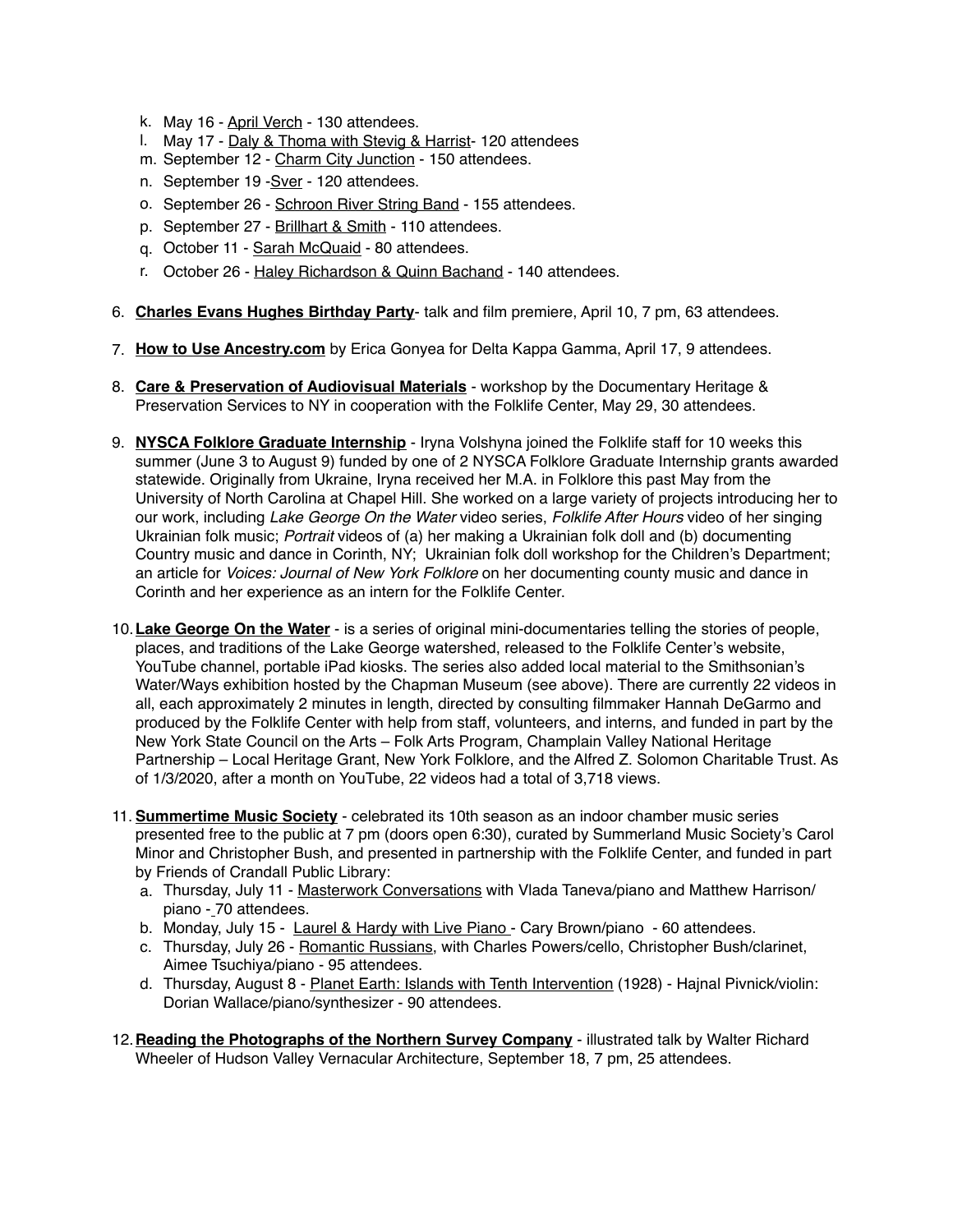- 13.**Do Tell: Learning to Perform Personal Stories** a continuing 4-part adult workshop series with storytellers/educators Margaret French and Betty Cassidy, culminating with a recorded performance for the participants and our YouTube channel; Mondays (Sept 9, 16, 23, 30) 6:30 to 8:30 pm. 20 registrants x 4 sessions.
- 14.**Glens Falls at Work** a program of North Country Public Radio, collecting and presenting photos and stories about working in Glens Falls in cooperation with the Folklife Center:
	- a. Glens Falls at Work Stories & Snaphots, October 2, 2 to 7 pm, 8 interviews
	- b. Glens Falls at Work Exhibition & Live!, October 30, 5:30 & 7 pm, 8 presenters + 14 attendees
- 15.**Shutter Squad**  a new, continuing 6-session workshop series for kids aged 10 to 13 offered by Children's Department's Emma Rogan and Folklife Center's Kevin Rogan to teach the principles of photography using professional equipment (thanks for seed money from the Leo Cox Beach Philanthropic Foundation), culminating with a Folklife Gallery B exhibition and reception:
	- a. Sessions Mondays (Sept 9, 23, Oct 7, 21, Nov 4, 18) 3:30-5 pm, 9 participants x 6 sessions
	- b. Reception, November 20, 6:30 to 8 pm, 80 attendees
	- c. Exhibition, November 20, 2019 to February 20, 2020.
- 16.**Glens Falls, A Graphic Novel** illustrated talk by Christopher Baldwin, Tuesday, November 6, 7 pm, 30 attendees.
- **17.Women's Rights Alliance of NYS** Patricia Dolton co-presented, "Woman Suffrage in the Champlain Valley: Class, Culture, Auto Tours & More" at the conference held in Syracuse, November 1-2, 200 attendees.
- **18.Battenkill Conservancy Annual Meeting** Todd DeGarmo was a member of the panel discussion after the film, *A Living River*, Manchester, VT, November 3, 30 attendees.
- **19.Water/Ways** is a Museum on Main Street exhibition organized by the Smithsonian Institution. Its New York tour was made possible by the Museum Association of New York, and was on view at the Chapman Museum, November 23, 2019 to January 5, 2020. FC partnered with the Chapman to create a sister exhibition, *Can We Save the Queen?*, a local video component with *Lake George On the Water*, and a series of programs here at the Library:
	- **a.** Two Canoes Native American storytelling/music with Jesse & Joseph Bruchac, enrolled members of the Nulhegan Band of the Abenaki Nation, December 5, 7 pm, 75 attendees
	- **b.** Kinetic Reflections with Lili Loveday & Interpretive Movement Arts Ensemble, December 11, 7 pm, 60 attendees
	- **c.** Songs of the Woods & Waters with singer/songwriter Dan Berggren, December 19, 7 pm, 91 attendees
	- **d.** Lake George On the Water with series director & filmmaker Hannah DeGarmo, December 26, 7 pm, 105 attendees
	- **e.** Taking the Waters with James D. Parillo, Director of the Saratoga Springs Historical Museum, January 2, 7 pm, 47 attendees
- 20. **Tours of FC** -1/24 Hyde (1), 3/1 RI librarian (1), 3/7 Saratoga Springs His Soc (1), 3/21 school group (16), 3/29 Lake George 2nd graders (55), 5/14 school group (25), DHPSNY (20), 6/26 Warren Center (6), 7/24 Children's Department (15), 8/12 Homeschoolers (8), 11/21 Albany Public Librarians (2).